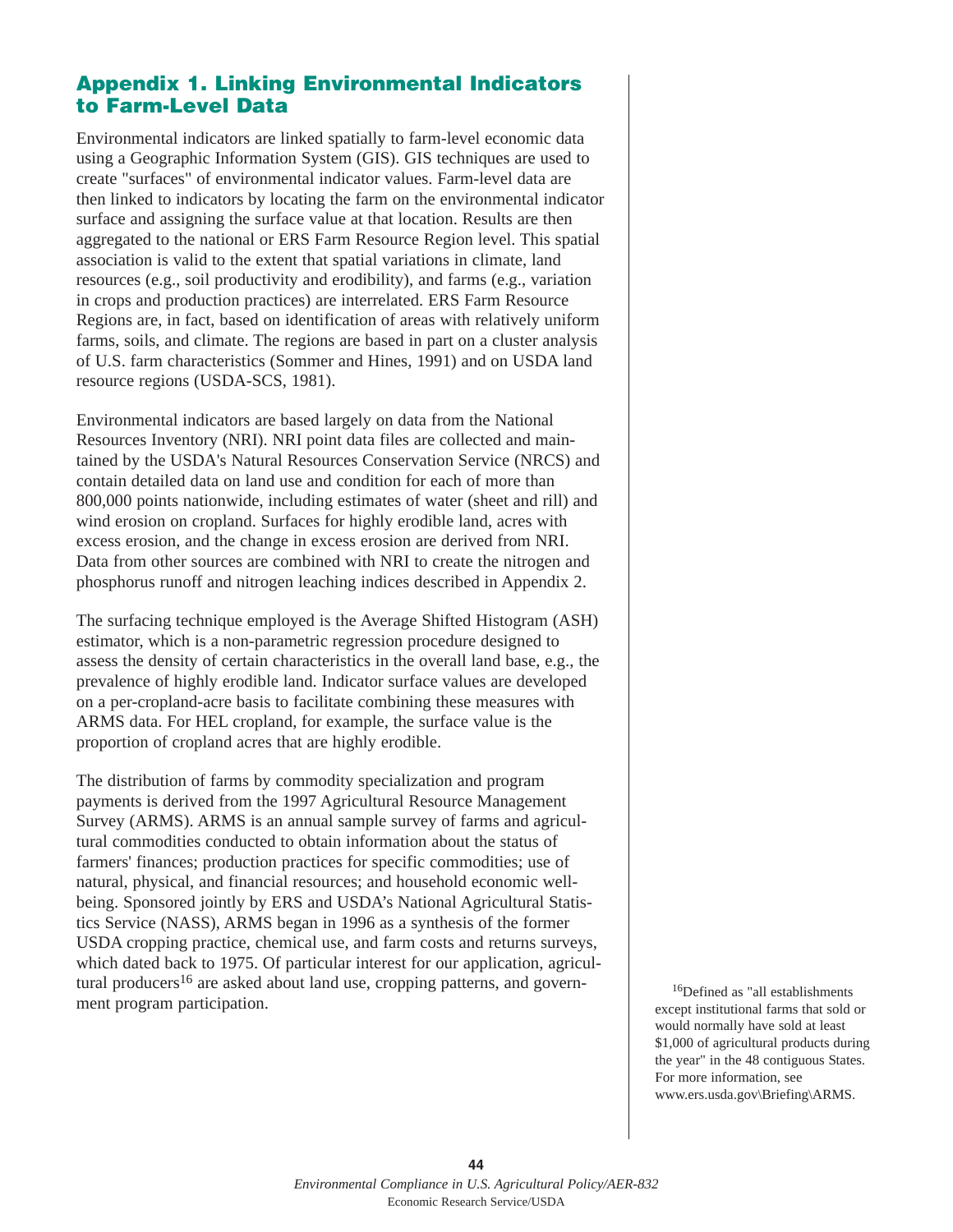Regional or national estimates of acreage with specific environmental characteristics (e.g., the number of HEL cropland acres) on farm with payments are calculated as:

$$
A_i = \sum_{k \in K} \gamma_k A_k^{ARMS} \rho_{ik}
$$

where  $\gamma_k$  is a zero-one indicator of whether farm *k* receives farm program payments that would make it subject to conservation compliance;  $A_k^{ARMS}$  is the cropland acreage in farm *k* in Phase III of ARMS; and  $\rho_{ik}$  is the value per acre of indicator *i* in the area where farm *k* is located. The variable  $\rho_{ik}$  is constructed using the surfacing techniques described above. Because farms surveyed in Phase III of ARMS are located only at the county level, values for  $\rho_{ik}$  are assigned at the center of the county (the county centroid).

This procedure provides estimates that are often quite close to the original NRI estimates. Appendix table 1 provides estimates reported in the text (derived using the procedure detailed above) and estimates derived directly from NRI. National estimates of the extent of land that is highly erodible due to the potential for water (sheet and rill) erosion are extremely close to NRI estimates. Using the ARMS-NRI merged data, we estimate that 55.19 million acres are highly erodible due to water, less than 1 percent higher than the 54.69-million-acre estimate obtained directly from NRI. For wind erosion, the ARMS-NRI merged data indicate 55.54 million acres are highly erodible, about 7 percent higher than the 51.61-million-acre estimate obtained directly from NRI.

| Appendix table 1-Acreage estimates using indictor surfaces and |  |
|----------------------------------------------------------------|--|
| ARMS versus acreage estimates directly from NRI                |  |

|                                 | Estimate | NRI estimate  | <b>Difference</b> |
|---------------------------------|----------|---------------|-------------------|
|                                 |          | million acres | percent           |
| HEL cropland, wind              | 55.54    | 51.61         | 7.61              |
| HEL cropland, water             | 55.19    | 54.69         | 0.91              |
| Total HEL cropland, by region   |          |               |                   |
| <b>Prairie Gateway</b>          | 30.24    | 26.67         | 13.39             |
| Heartland                       | 23.25    | 23.24         | 0.04              |
| Northern Great Plains           | 17.04    | 18.49         | $-7.84$           |
| Northern Crescent               | 10.08    | 9.77          | 3.17              |
| Fruitful Rim                    | 8.81     | 7.31          | 20.52             |
| Basin and Range                 | 7.43     | 6.54          | 13.61             |
| Eastern Uplands                 | 7.29     | 5.77          | 26.34             |
| Southern Seaboard               | 2.81     | 3.63          | $-22.59$          |
| Mississippi Portal              | 1.80     | 2.31          | $-22.08$          |
| HEL cropland, wind, erosion>T*  | 25.38    | 22.26         | 14.02             |
| HEL cropland, water, erosion>T* | 34.71    | 34.95         | $-0.69$           |

\*T is the soil loss tolerance, the maximum rate of soil loss that can be sustained indefinitely without productivity damage.

Source: ERS analysis of NRI and ARMS data.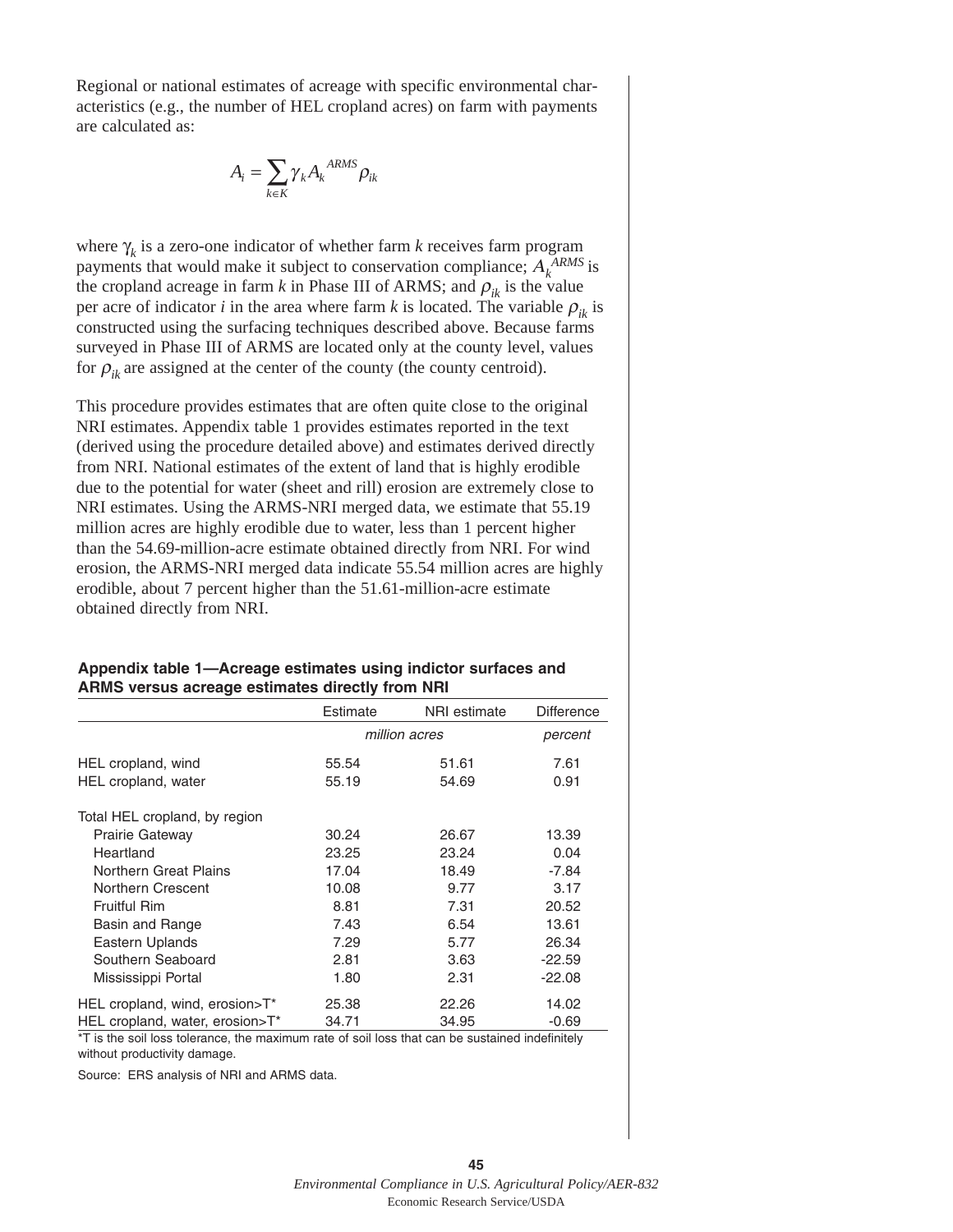## **Appendix 2. Methodology for Constructing Nutrient Loss Indices**

### **Nitrogen and Phosphorus Runoff Index**

The Nitrogen and Phosphorus Runoff Indexes are based upon "The modified P index system to rate the potential P loss in runoff from site characteristics" found in *A Conceptual Approach for Integrating Phosphorus and Nitrogen Management at Watershed Scales* by Heathwaite et al., 2000.

The indexes consist of four transport factors and two source factors. Index scores, based on the factors described below, are computed as:

**Nitrogen score** = (soil erosion index score \* runoff index score \* irrigation index score \* distance to water index score) \* (commercial nitrogen application + manure nitrogen application)

**Phosphorus score** = (soil erosion index score \* runoff index score \* irrigation index score \* distance to water index score) \* (commercial phosphorus application + manure phosphorus application)

The indexes are calculated for each cropland data point in the 1997 National Resources Inventory (NRI) database, excluding land in aquaculture and horticultural crops. The NRI point data files are collected and maintained by USDA's Natural Resources Conservation Service (NRCS) and contain detailed information on land use and condition for more than 800,000 points nationwide. A variety of other data sources are used to calculate some of the individual factors.

## **Transport Factors**

The *soil erosion* index score is based on estimated sheet and rill erosion reported in the 1997 NRI. Erosion rate estimates, in tons per acre per year, were made using the Universal Soil Loss Equation (USLE; see Wischmeier and Smith, 1978). Erosion rate estimates are used to classify cropland into five categories of roughly equal size, by acreage. Each of the five groups was then given a score, from lowest to highest, of 0.6, 0.7, 0.8, 0.9, or 1.0, respectively.

The *irrigation erosion* index score is based on the existence of irrigation and land slope, both of which are reported in the NRI. Land without irrigation was assigned an irrigation erosion value of 0.6. Land slope was used to classify irrigated cropland into four categories of roughly equal size, by acreage. Each of the four groups was then given a score, from lowest to highest, of 0.7, 0.8, 0.9, or 1.0, respectively.

The *runoff* index score is based on the methodology used by Kellogg (1997). Average annual precipitation was computed for each NRI point using various sources of weather data and methods of interpolation. Runoff was then estimated using a runoff curve value taken from the NRCS runoff curve table.<sup>17</sup> The runoff curve value depends on cropping type, conservation management, and soil hydrologic group. Cropping type was determined by land use as shown in appendix table 2. On highly erodible land, conservation management was considered good if erosion was less that twice the soil loss tolerance

17See http://abe.www.ecn.purdue. edu/~engelb/agen526/Runoff/cn\_table. html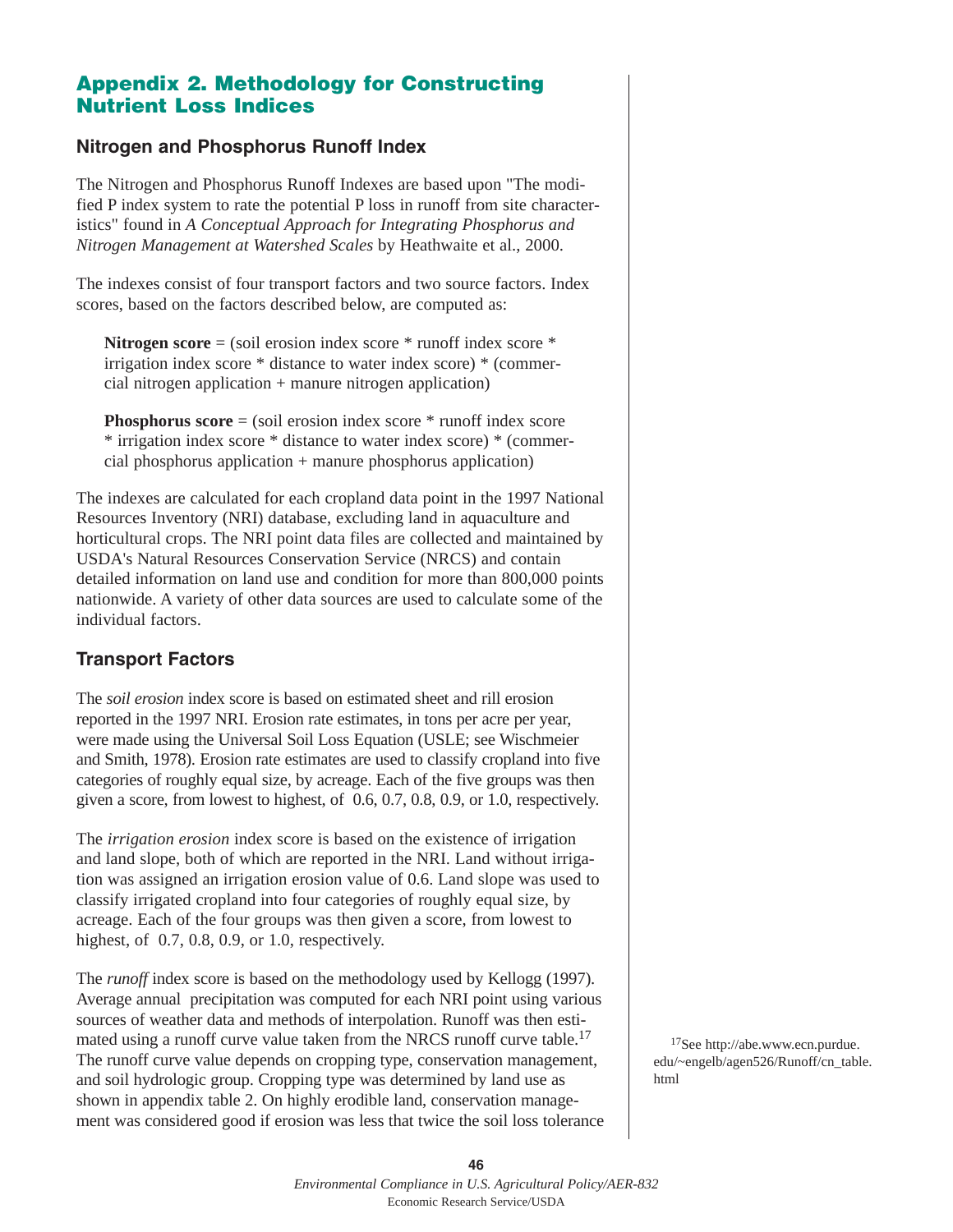#### **Appendix table 2—Runoff curve table based on NRI land use**

| NRI land-use<br>designation values | Runoff curve cropping type                                      |
|------------------------------------|-----------------------------------------------------------------|
| $11 - 20$                          | Row crops                                                       |
| 111-116                            | Small grains                                                    |
| 141 - 143                          | Meadow                                                          |
| 170 - 180                          | Used most recent land-use<br>designation from cropping history. |

Source: National Engineering Handbook, USDA-NRCS.

or "T" factor. On non-highly erodible land, conservation management was considered good if erosion was less than T. The soil hydrologic group was taken from the Soil Interpretive Record (SIR) database associated with the NRI. The runoff estimates were used to classify cropland into five categories of roughly equal size, by acreage. Each of the five groups was then given a score, from lowest to highest, of 0.6, 0.7, 0.8, 0.9, or 1.0, respectively.

The *contributing distance or distance to water* index score is based on distance to water available in the 1997 NRI database. The values for distance to water were placed into the five groups as described in Heathwaite et al., 2000.

### **Source Factors**

*Commercial nitrogen and phosphorus application* rates are computed at the county level. Each NRI point in a given county is assigned the county application rates. The values were derived from commercial fertilizer expenses from the 1997 Census of Agriculture.

*Manure nitrogen and phosphorus application* rates are computed at the county level. Each NRI point in a given county is assigned the county average application rates.

#### *Nitrogen Leaching Index*

The Nitrogen Leaching Index is based upon "The N index system to rate the potential loss in leaching from site characteristics determining source and transport factors" found in *A Conceptual Approach for Integrating Phosphorus and Nitrogen Management at Watershed Scales* by Heathwaite et al., 2000.

The index consists of two transport factors and two source factors. Index scores, based on the factors described below, are computed as:

**Nitrogen score** = (soil texture index score \* permeability index score) \* (commercial nitrogen application + manure nitrogen application)

The index is calculated for each cropland data point in the 1997 NRI database, excluding land in aquaculture and horticultural crops. A variety of data sources were used to compile the individual factors. Nitrogen source factors are as described above.